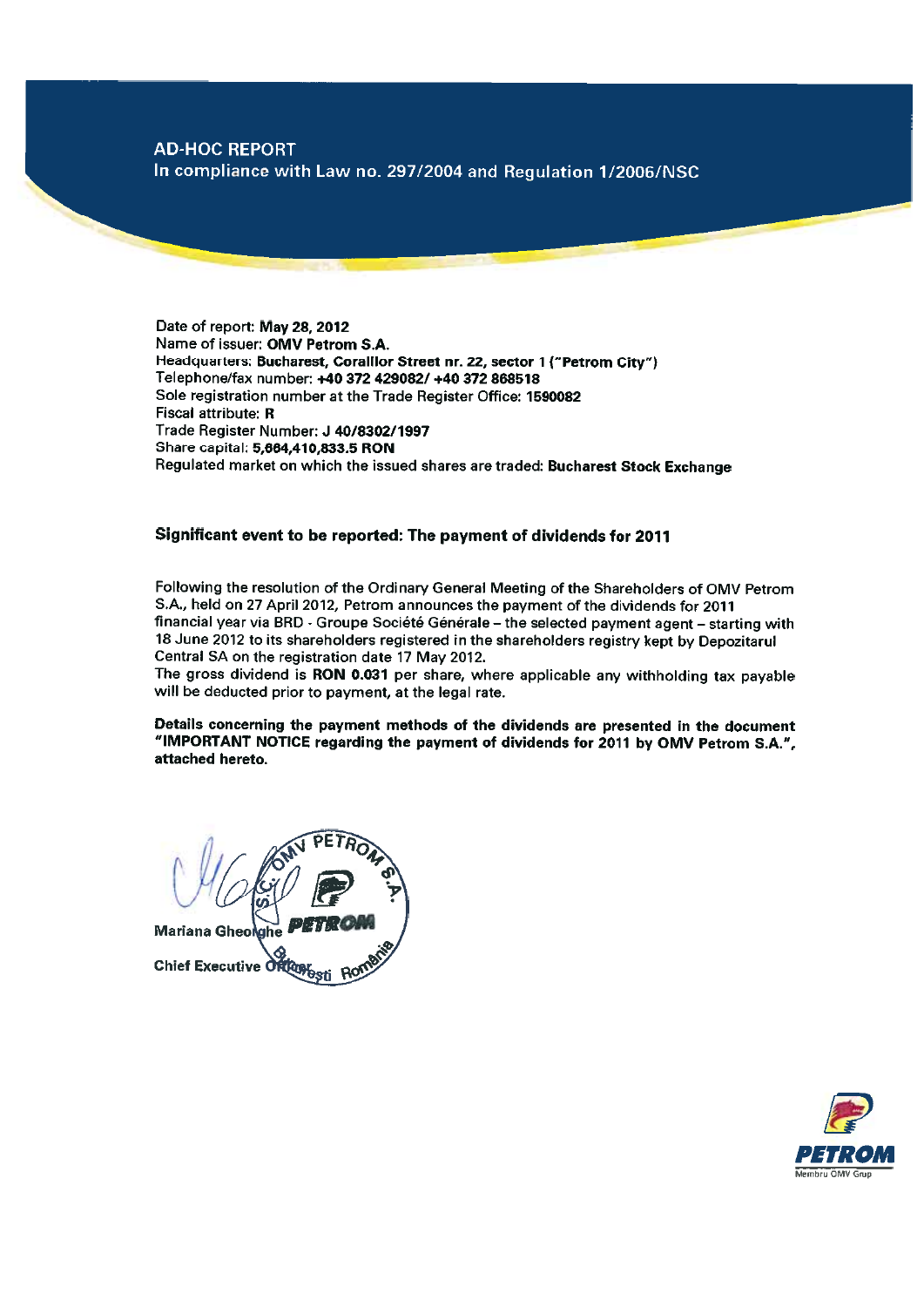# **IMPORTANT NOTICE regarding the payment of dividends for 2011 by OMV Petrom S.A.**

Following the resolution of the Ordinary General Meeting of the Shareholders ("**OGMS**") of OMV Petrom S.A. **("Petrom")**, held on 27 April 2012, **Petrom announces the payment of the dividends for 2011 financial year via BRD - Groupe Société Générale** ("**BRD"**) – the selected payment agent – **starting with 18 June 2012 to its shareholders registered in the shareholders registry kept by Depozitarul Central SA on the registration date 17 May 2012.**

The gross dividend is **RON 0.031** per share, where applicable any withholding tax payable will be deducted prior to payment, at the legal rate.

### **Payment methods of the dividends:**

### **1. For individuals only: cash – at the BRD desks, in any agency of BRD**

The list of BRD agencies may be found on the website http://www.brd.ro/en/the-bank/brd-branches/ or website http://www.petrom.com, section Investor Relations›OMV Petrom Share›Dividend.

### **2. For individuals and juridical persons/other entities: by bank transfer**

**All payment requests by bank transfer will only be processed following the hand over at the BRD desks, of the 'Payment Request for Individuals of the net dividends distributed by OMV Petrom S.A.' form or 'Payment Request for Juridical Persons of the net dividends distributed by OMV Petrom S.A.' form accompanied by the supporting documents mentioned in Appendix no.1.** The payment requests forms are available at website http://www.petrom.com, section Investor Relations>OMV Petrom Share>Dividend or website http://www.brd.ro and may also be requested from any agency of BRD.

All the supporting documents submitted to the bank desks in simple copy must be marked as certified true copy, signed and stamped by the shareholder/its heir/ its proxy.

The payment request form of the net dividends by bank transfer, accompanied by the supporting documents mentioned therein may be sent by registered post, to: "Directia Titluri -BRD METAV - Corp A2, str. Biharia nr. 67-77, sector 1, Bucuresti, Romania". In this case, the supporting documents requested in Appendix no. 1 in simple copy must be transmitted in notarized copy.

### **In case the supporting documents are issued in other language than Romanian and/ or issued by foreign entities, these must be submitted appostiled/supralegalized, if applicable, and in notarized translation into Romanian language.**

BRD will make the payment of the net dividends in maximum one banking day (or ten banking days in case of non-residents who submitted tax certificates) from the date of receiving by BRD of the payment request accompanied by correct and complete supporting documents. The date of the crediting of the bank accounts of the shareholders depends on the interbanking circuit and the chain of the correspondent banks.

### **BRD's banking commissions for the payment of the net dividends in RON are born by Petrom.**

### **The holder of the bank account in which the transfer of the net dividends is requested can only be the shareholder or its heir or proxy, if applicable.**

Shareholders NOT resident in Romania who want to benefit from the more favorable provisions of the avoidance of double taxation treaties concluded between Romania and their resident country must provide, until the date of the payment, a tax residency certificate, in original, as well as contact details for further clarifications related to fiscal certificates. If the tax certificate is not supplied together with payment request form prior to the payment date, Petrom will deduct withholding tax from the gross amount at the standard rate provided by the law.

Beneficiaries of the Mass Privatization Program are kindly reminded that Petrom was established based on Emergency Ordinance no. 49/1997, under the name of the National Oil Company Petrom SA – Bucharest, by merger of Regia Autonoma Petrom RA – Bucharest with 45 former companies, which are listed in the Appendix no. 2 enclosed hereto.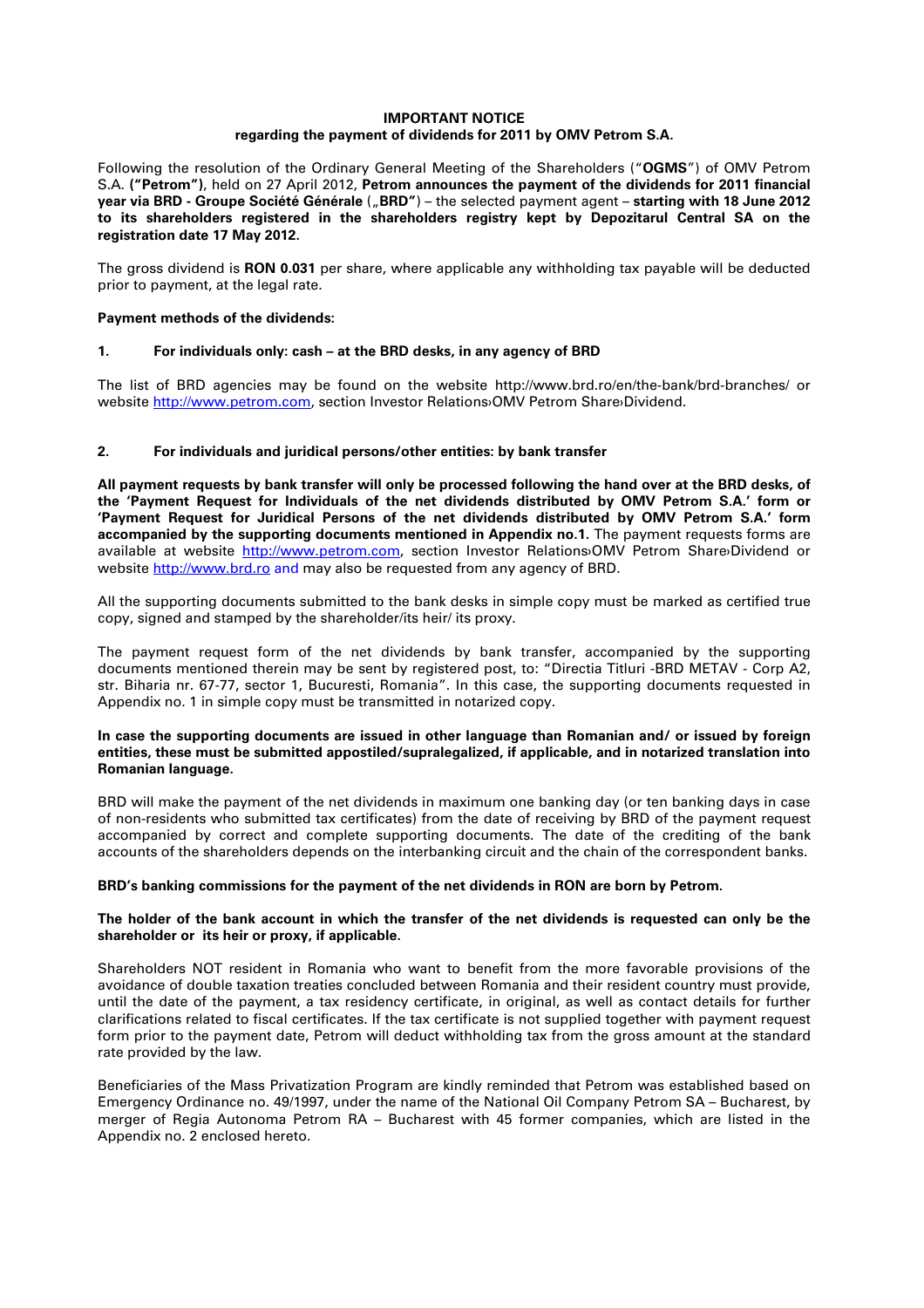The payment of the net dividends to which Petrom's shareholders are entitled to for the financial year 2011, are subject to the general statute of limitations, being prescriptible within three years starting with June 18 2012.

Following the analysis of the request, BRD reserves the right to request additional documents.

Additional information regarding the payment of dividends may be requested at the email address titluri@brd.ro or by telephone at the following phone numbers: +4 021 200 8372, +4 021 200 8387 or +4 021 200 8385. For other queries related to dividends or Petrom shares, please access the company's website http://www.petrom.com or contact Petrom's Investor Relations department at one of the following phone numbers: 0800800064 - free toll number on the Romanian territory, or +40 214022206. Furthermore, Petrom will publish a list of frequently asked questions regarding the payment of dividends on the website http://www.petrom.com, section Investor Relations›OMV Petrom Share›Dividend.

**Mariana Gheorghe Daniel Turnheim**<br> **President of the Executive Board Daniel Turnheim**<br> **President of the Executive Board** President of the Executive Board Chief Executive Officer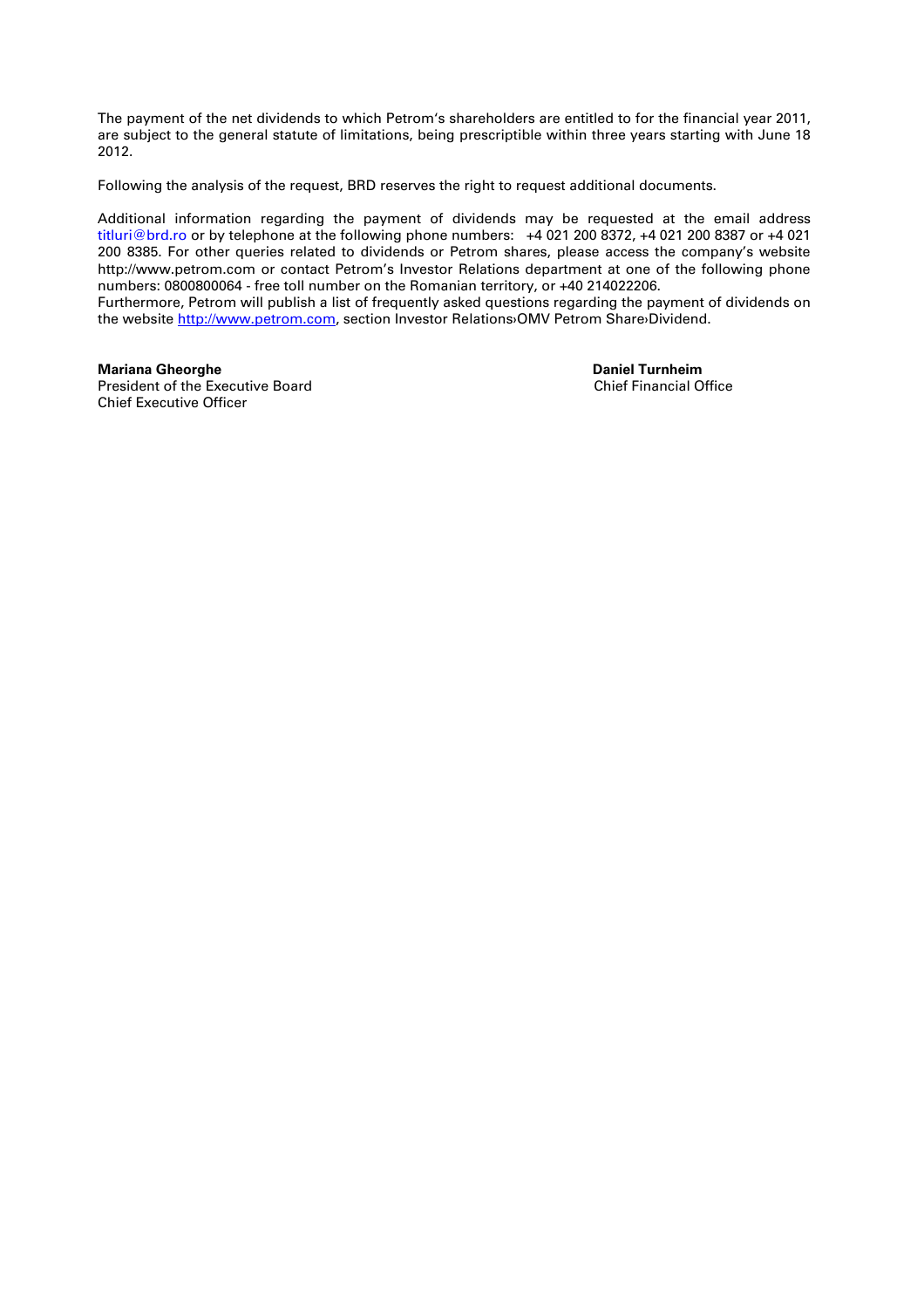# **Appendix no. 1 – Supporting documents for dividend payment**

# **1. THE DOCUMENTS TO BE SUBMITTED BY INDIVIDUALS:**

### 1.1. **For transfers in other banks than BRD**:

- copy of the statement of account certified by the bank where the dividends are requested to be transferred or other document issued by the bank revealing the holder of the bank account mentioned above.

# 1.2. **Shareholder resident in Romania**:

- copy of the valid identity document identity bulletin/card with CNP for Romanian citizens or passport with identification number for foreign citizens and within validity
- In case of **change of the shareholder's name** (marriage, divorce, administrative change), one must **also** attach:
- copy of the document attesting the name change.

# 1.3. **A minor shareholder (between 14-18 years) requesting dividends on his behalf must also attach**:

- copy of the approval of the legal representative

- copy of the approval of the tutelary authority

In case of dividends are requested by the legal representative/tutor/ legal guardian of the minor between 14- 18 years, the requested documents are those from items 1.7/ 1.8 below.

#### 1.4. **Shareholder NOT resident in Romania**:

- copy of the valid identity document or passport with identification number

- tax residency certificate (original), apostilled/supralegalized, if applicable, together with notarized translation into Romanian language

In case of **change of the shareholder's name** (marriage, divorce, administrative change):

- copy of the document attesting the name change

- contact details (recommended for additional clarifications).

#### 1.5. **Proxy of the shareholder**:

- original notarized special power of attorney or notarized copy of a general power of attorney
- copy of the proxy's valid identity documents identity bulletin/card with CNP for Romanian citizens or passport with identification number for foreign citizens.

# 1.6. **Heir of the shareholder**:

- copy of the heir certificate or of the statement of account issued by Depozitarul Central S.A. attesting the number of shares transferred to the heir
- copy of the heir valid identity documents the identity bulletin/card with CNP for Romanian citizens or passport with identification number for foreign citizens

In case there are more heirs, they must present themselves together at BRD or empower one of them by a notarized special power of attorney. BRD will make the payment of the total amount of net dividends to which the deceased shareholder is entitled to in a single account indicated by the heir/heirs/in the power of attorney. In case of more heirs, partial payments cannot be made.

#### 1.7. **Legal representative/tutor of a minor shareholder under 14 years**:

- copy of the valid identity document of the legal representative/tutor identity bulletin/card with CNP for Romanian citizens or passport with identification number for foreign citizens
- copy of the birth certificate of the shareholder
- copy of the document setting up the tutelage, if applicable.

#### 1.8. **Legal guardian of the shareholder –person with disabilities**:

- copy of the legal document setting up the legal guardianship
- copies of the legal guardian's and of the shareholder valid identity documents identity bulletin/card with CNP for Romanian citizens or passport with identification number for foreign citizens.

#### 1.9. **Custodian bank/ financial investment services company (SSIF)** of clients –shareholders of Petrom:

- original letter signed by the legal representative of the custodian bank/SSIF or by the manager of the department specialized in such operations by which the payment of the net dividends is requested, which must contain identification data of the clients and the number of Petrom's shares owned by each client through the respective custodian bank/SSIF and the accounts (IBAN codes and the bank) in which the payment should be made
- copy of the document attesting the above mentioned signatory of the letter as legal representative/manager of the department specialized in such operations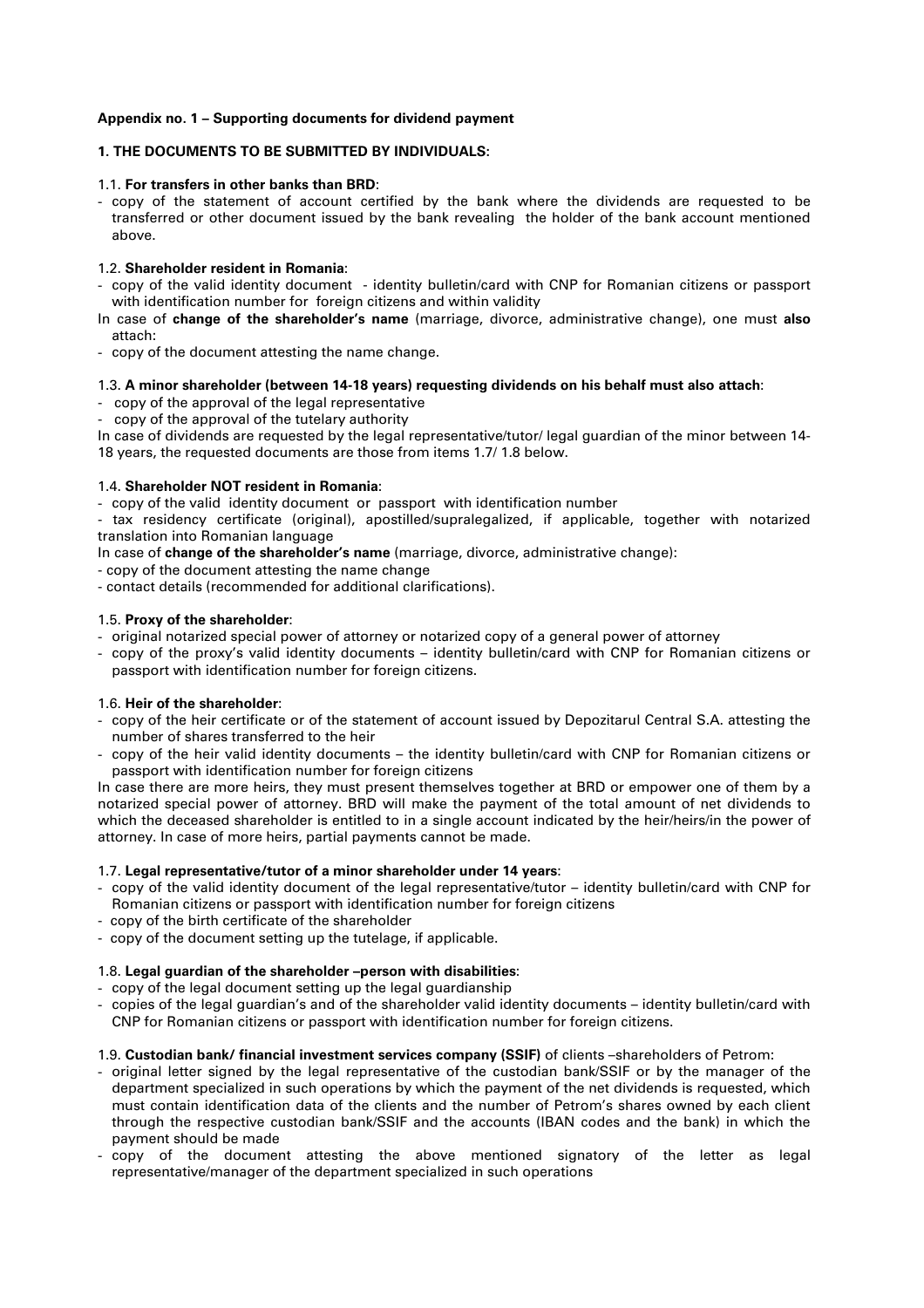- copy of the document attesting the fact that the custodian bank/SSIF is empowered to request and cash in the dividends in the name of its clients
- copies of the valid identity documents of the shareholders clients of the custodian bank/SSIF identity bulletin/card with CNP for Romanian citizens or passport with identification number for foreign citizens
- for non-residents- tax residency certificate (original), apostilled/supralegalized,, if applicable, with notarized translation into Romanian language.

# **2. THE DOCUMENTS TO BE SUBMITTED BY LEGAL PERSONS/OTHER ENTITIES:**

### 2.1. For transfers **in other banks than BRD**:

- copy of the statement of account certified by the bank where the dividends are requested to be transferred or other document issued by the bank revealing the holder of the bank account mentioned above.

### 2.2. **Residents:**

- copy of the valid identity documents of the legal representative or, as the case may be, of the proxy the identity bulletin/card with CNP for the Romanian citizens or passport with identification number for foreign citizens
- copy of the certificate of incorporation with fiscal identification code of the shareholder/ other equivalent document
- copy of the ascertaining certificate issued by Trade Registry/ other equivalent document, no older than 30 days, mentioning the legal representative of the shareholder
- notarized special power of attorney in original or notarized copy of the general power of attorney, if applicable.

### 2.3. **Non-resident:**

- copy of the valid identity documents of the legal representative or, as the case may be, of the proxy the identity bulletin/card with CNP for the Romanian citizens or passport with identification number for foreign citizens
- copy of the certificate of incorporation with fiscal identification code of the shareholder or equivalent attesting the registration of the shareholder with the competent authority from its own country
- copy of the ascertaining certificate/ other equivalent document issued by the competent authority from its own country no older than 30 days mentioning the legal representative of the shareholder
- notarized special power of attorney in original or notarized copy of the general power of attorney, if applicable
- tax residence certificate, in original, supralegalized/apostilled, if applicable, together with notarized translation into Romanian language
- contact details (recommended for additional clarifications).

# 2.4. **Pension Fund:**

- copy of the valid identity documents of the legal representative of the investment management company managing the fund – the identity bulletin/card with CNP for the Romanian citizens or passport with identification number for foreign citizens
- copy of the ascertaining certificate of the investment management company managing the fund or other equivalent document, no older than 30 days mentioning the legal representative of the investment management company
- copy of the certificate of incorporation or equivalent attesting the registration of the investment management company with the competent authority
- copy of the decision of the regulating authority attesting the authorization of the investment management company and of the pension fund
- in case of non-residents: tax residence certificate, in original, supralegalized/apostilled, if applicable, together with notarized translation into Romanian language, a statement of the legal representative of the investment management company on his own responsibility attesting the validity of the authorization of the investment management company and pension fund at the payment date and, if available, information regarding the official website of the regulatory authority within the country of origin allowing the verification of the pension fund's statute.

### 2.5. As **custodian bank/ financial investment services company (SSIF)** of the clients – shareholders of Petrom:

- original letter signed by the legal representative of the custodian bank/SSIF or by the manager of the department specialized in such operations by which the payment of the net dividends is requested, which must contain identification data of the clients and the number of OMV Petrom SA's shares owned by each client through the respective custodian bank/SSIF and the accounts (IBAN codes and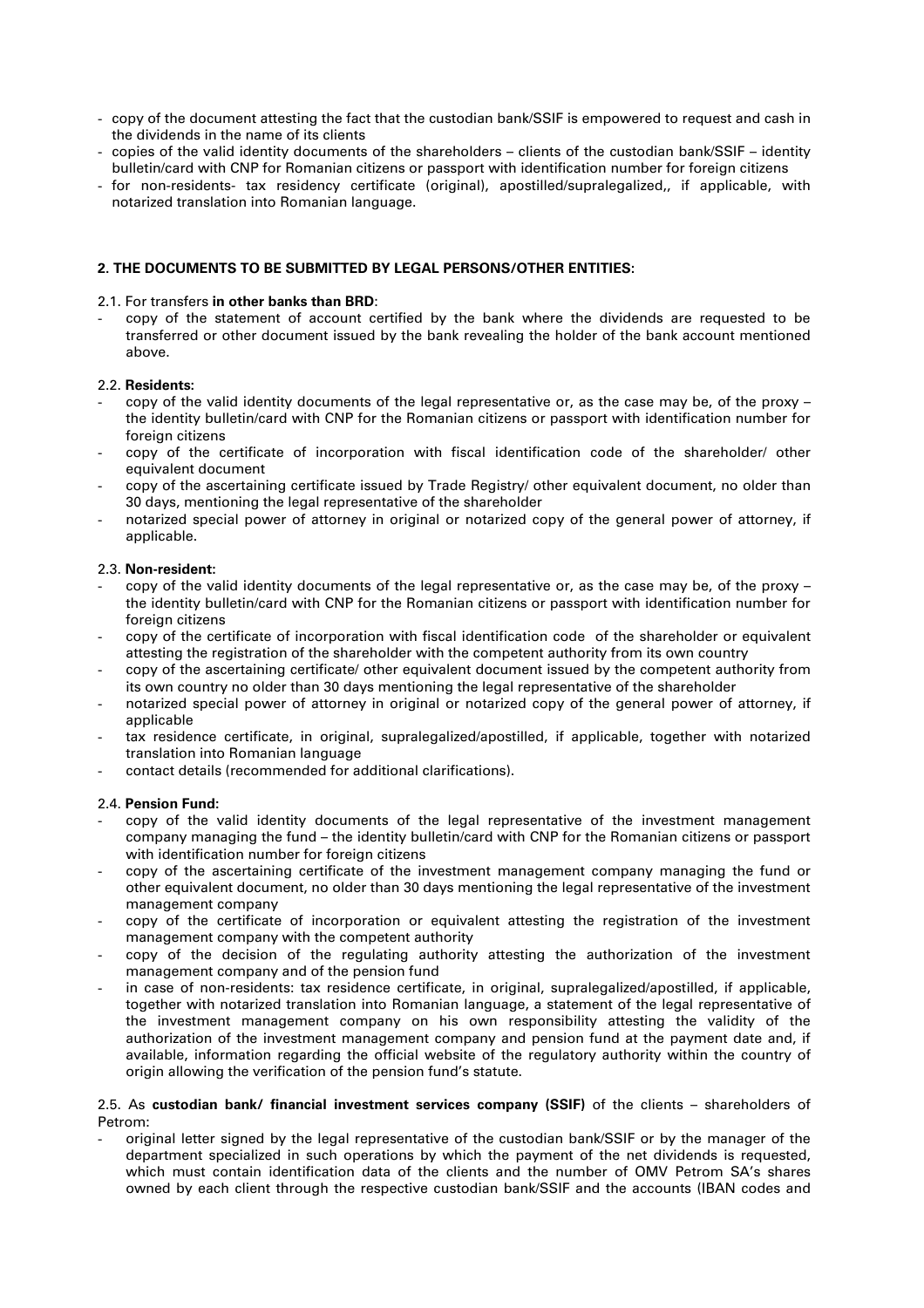the bank) in which the payment should be made. In case any of the clients of the custodian bank/ financial investment services company is a pension fund, this will be expressly specified in the letter

- copy of the document attesting the above mentioned signatory of the letter as legal representative/manager of the department specialized in such operations;
- copy of the document attesting the fact that the custodian bank/SSIF is empowered to request and cash in the dividends in the name of its clients
- copies of the incorporation certificates of the shareholders/ other equivalent documentation clients of the custodian bank/SSIF
- for non-residents tax residency certificate (original), supralegalized/apostilled, if applicable, together with notarized translation into Romanian language.